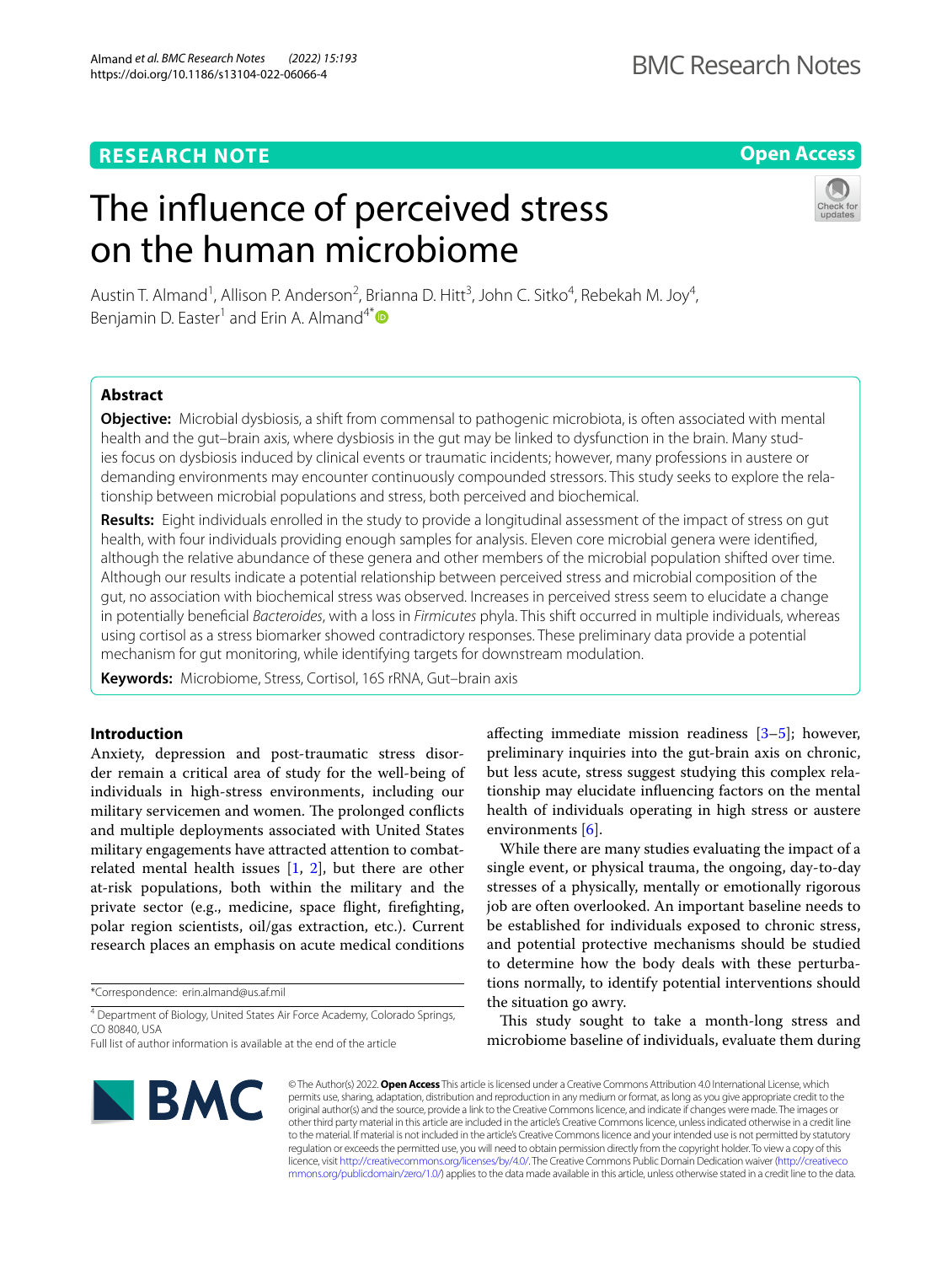a week-long high stress event, and continue monitoring them for 1 month post exposure. However, 1 week prior to the beginning of the exercise in March 2020, the preplanned high-stress event was canceled due to the Coronavirus Disease-19 pandemic, shifting the study from a predominantly physical stressor to a more mentally and emotionally stressful environment caused by pandemic isolation requirements. Baseline data were obtained from eight individuals in the United States prior to the frst wave of the pandemic in February, with weekly sampling carried throughout the frst wave of the pandemic, and in some cases, until May, according to the preference of the subject. While a deviation from the original plan, this study provides value by virtue of its timing: we were able to study mental health separate from physical stress and determine underlying microbial patterns in this perceived stress response.

## **Main text**

## **Materials and methods**

The study recruited participants from a convenience sample student cohort at the University of Colorado–Boulder. Investigators provided a lecture on the microbiome and the gut–brain axis, then at the conclusion of the lesson, informed the students about a study in which they could participate in a voluntary manner. Interested participants had 2 weeks to enroll and were consented by a member of the research team not involved in classroom instruction. Once consented, individuals received a sampling packet with instructions on tasks to complete at various intervals: upon enrollment (Initial General Survey), monthly (Outcome Questionnaire-45, Insomnia Severity Index Health Questionnaire, Patient Health Questionnaire-8) and weekly (Weekly General Survey, Perceived Stress Scale, personal samples), with access to the surveys electronically. There were two different sample categories collected: microbiome and saliva. The microbiome samples were obtained by vigorously rubbing a BD BBL™ CultureSwab™ EZII (East Rutherford, New Jersey, USA) on either the palm (a more transient microbial population), forearm (relatively stable), or on used toilet paper (indicative of the gut microbiome). Participants provided saliva samples using a Salivette<sup>™</sup> (Sartstedt, Nümbrecht, Germany), following manufacturer's instructions. Individuals collected their own samples at approximately the same time every day and were instructed to deposit them in a specifc −80 °C freezer for further processing by the investigative team.

Once all samples were collected, investigators scored the surveys according to published guidelines [\[7](#page-5-5), [8](#page-5-6)]. Microbiome samples underwent DNA extraction using the Qiagen QiAmp Fast DNA Stool Mini Kit (Venlo, Netherlands). Samples were mailed, overnight on ice, to the Genewiz processing facility (South Planfeld, New Jersey) for 16S rRNA amplicon sequencing, followed by bioinformatics and statistical analyses through their 16S-EZ pipeline. Briefy, a multiplexed primer set amplifed the V3 and V4 hypervariable region of the 16S rRNA gene, prior to  $2 \times 250$  bp Illumina sequencing. Chimera sequences were removed using UCHIME 'Gold' database and clustered by operational taxonomic units and mapped using the Nt database to identify the community composition. Saliva samples were processed using the Cortisol Enzyme Linked Immunosorbent Assay kit (Enzo, Farmingdale, New York, USA), according to manufacturer's instructions. Once all data was collected, it was cleaned and formatted using RStudio.

## **Results and discussion**

Individual cortisol levels were plotted against their corresponding survey data, to determine if there was a relationship between the perceived stress, measured via surveys, and the biochemical response to stress, measured via cortisol. From this preliminary comparison, it appears in many instances a high level of perceived stress did not translate to a high level of biochemical stress, as the high and low values for each of these measurements happened on diferent days, often drastically separated over time (Fig. [1\)](#page-2-0). This discordance is likely due to variation across the group's sampling methodology and sampling disparities on the individual level since cortisol cycles throughout the day  $[9, 10]$  $[9, 10]$  $[9, 10]$  $[9, 10]$ , making repetition and consistency important factors. Conversely, the survey data, while variable and subjective, provided a more consistent evaluation of an individual's perceived stress level.

For each subject, researchers identifed the maximum and minimum values for both the cortisol measurements and survey data, then compared the 16S rRNA metagenomics data from the same days, or in the instances where those days did not yield high quality microbiome data, from the days corresponding to the next highest (for the maximum) or next lowest (for the minimum) cortisol or survey values (Fig.  $2$  a–d). This evaluation sought to compare the days which should potentially have the highest variation to determine if there were underlying patterns in gut microbiota corresponding with perceived or biochemical stress. For the perceived stress, moving from the minimum value to the maximum value, there was a shift [Shannon diversity mean diference of 0.3458, with a 15.41% decrease and a Simpson evenness mean difference of 0.0892, with a 10.69% (Additional Data File)] from a more diverse population to a less diverse population that may be compensated by an increase in immunomodulatory microbes such as *Bacteroides*, *Streptococcus* and *Veillonella* [\[11](#page-5-9), [12](#page-5-10)]. This increase in genera often associated with improved gut health suggests that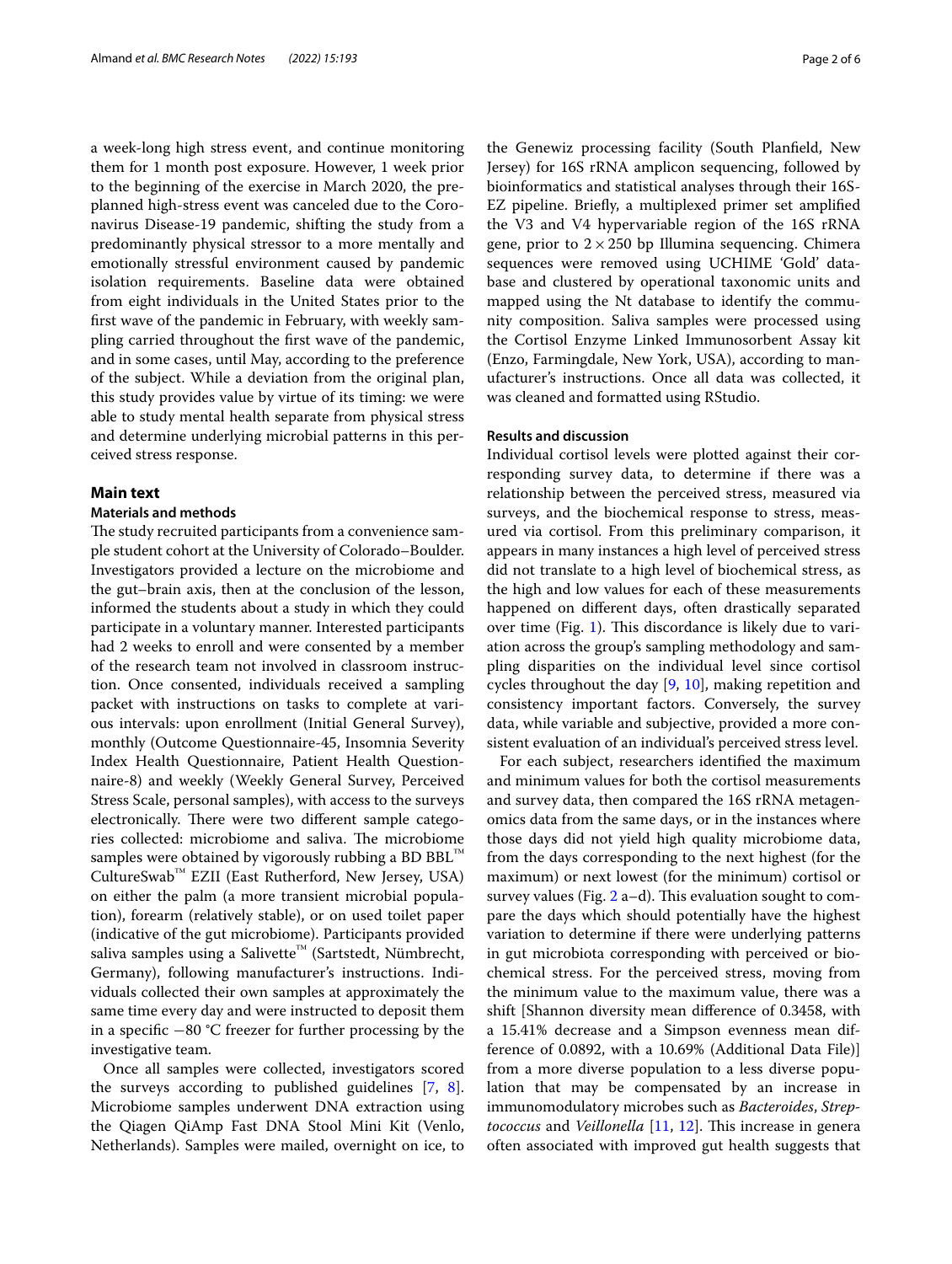

<span id="page-2-0"></span>Fig.1 Perceived and biochemical stress of each participant over time. The cortisol (blue) and perceived stress scale (red) were taken weekly, whereas the sleep score (black) and OQ−45 (gold) were taken bimonthly. The maximum and minimum points generated from these data were used to choose time points of interest for further microbial analysis

#### (See fgure on next page.)

<span id="page-2-1"></span>Fig.2 Diversity of the gut microbiome for each participant over time. Gut microbiome diversity is displayed for the time points corresponding to the minimum and maximum perceived stress levels (top panel), the time points corresponding to the minimum and maximum cortisol levels (middle panel), and all time points measured (bottom panel). In the instances where the time points corresponding to the minimum or maximum did not yield high quality microbiome data, the time point with the next lowest (for the minimum) or next highest (for the maximum) perceived stress or cortisol levels were used.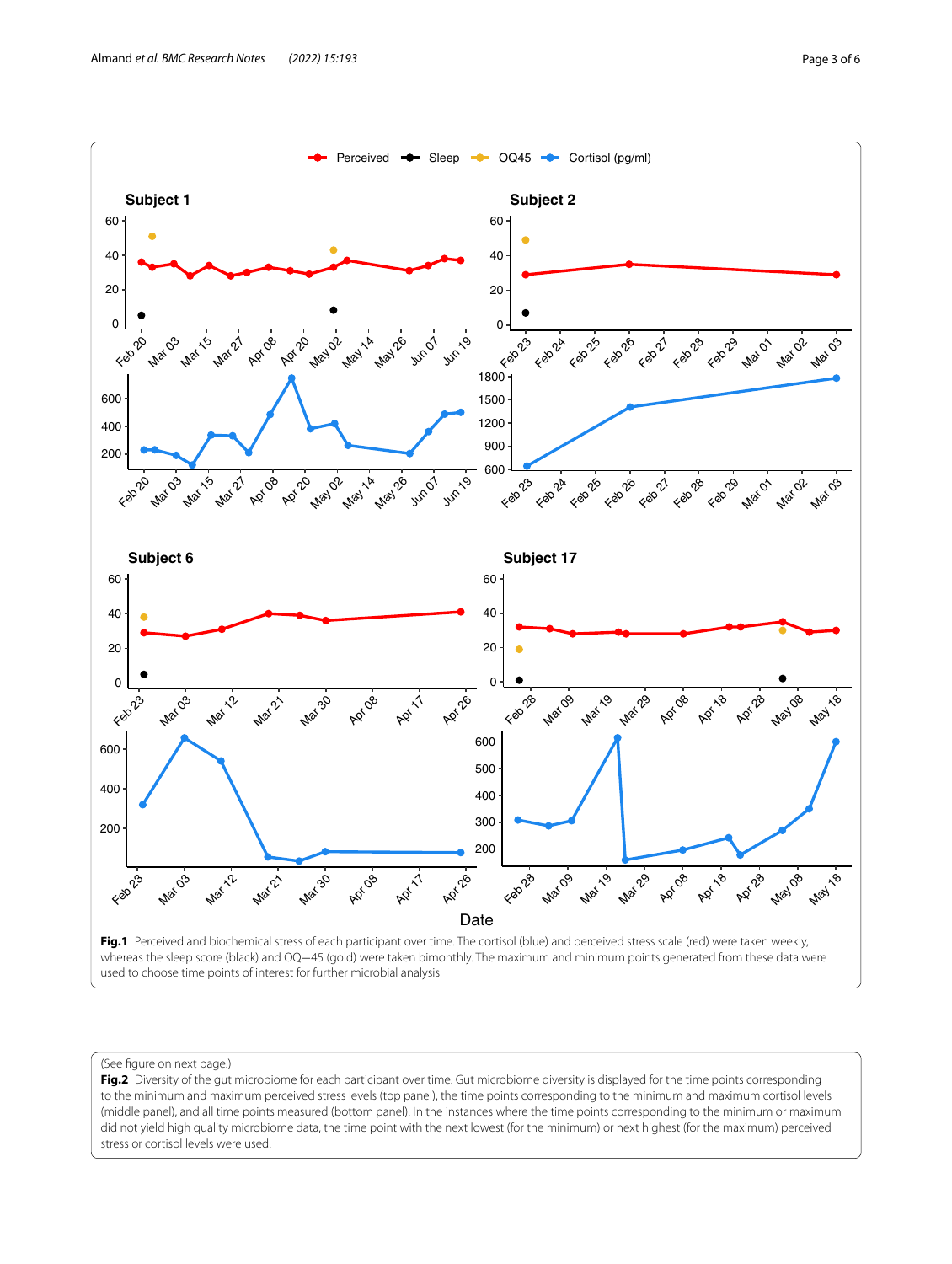

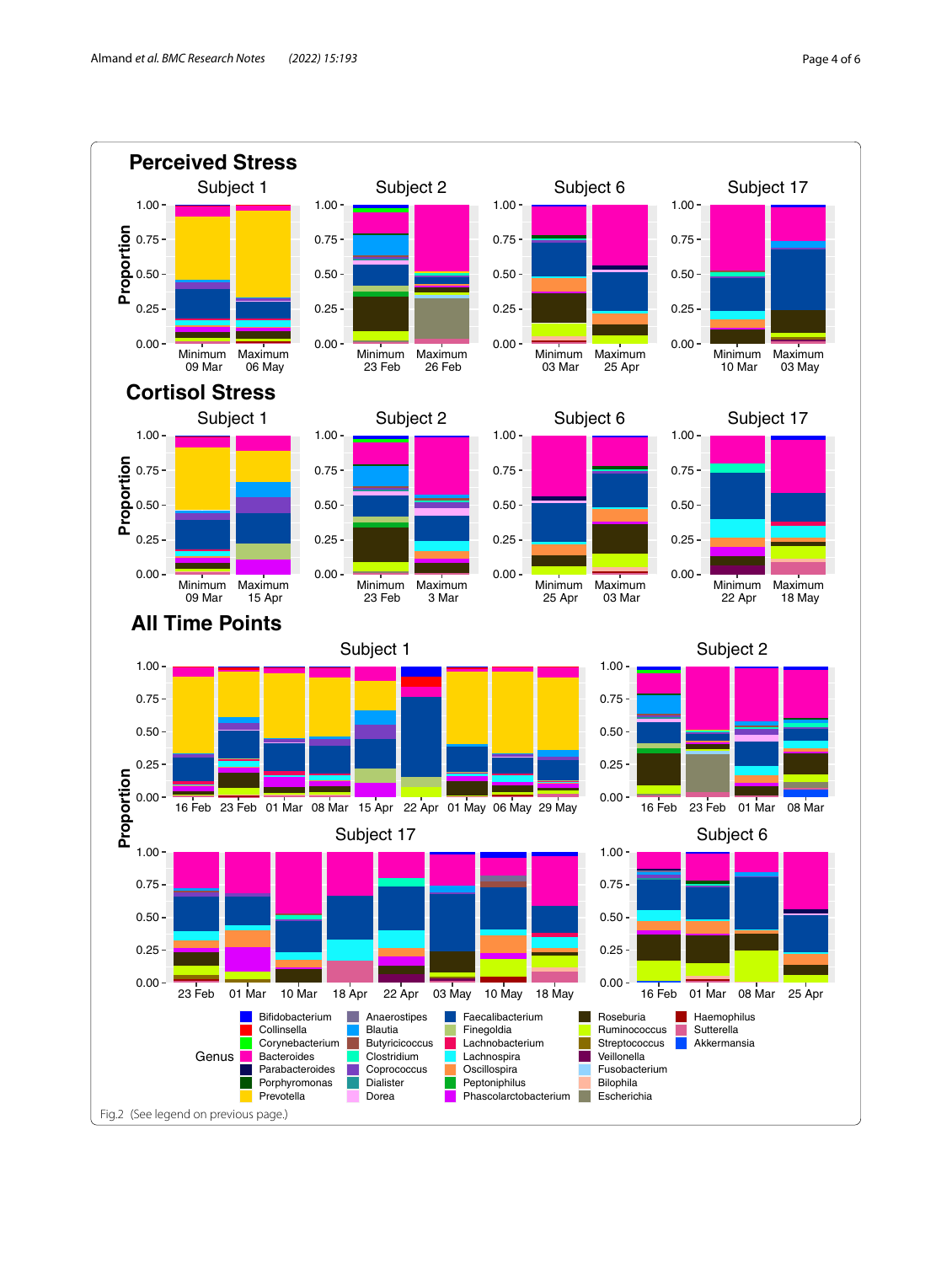perception of stress is potentially tied to a biochemical pathway capable of modulating gut microbiota to ensure gut health despite adverse circumstances.

Conversely, there is no clear picture of a microbial response when examining gut microbiota corresponding to the maximum and minimum cortisol levels. Instead, there are contradictory responses: one response is a decrease in *Bacteroides* and increase in *Firmicutes*, leading to an overall decrease in diversity (Fig. [2e](#page-2-1)–g) and the other response is an increase in *Bacteroides* and decrease in *Firmicutes* with an overall shift towards increased diversity (Fig. [2](#page-2-1)h). For those with a shift in diversity, the shifts varied from a strong decrease (1.26 diference, 63.38% decrease in Shannon diversity) to a strong increase (0.6217 diference, 64.45% increase in Shannon diversity). This lack of a clear pattern may have several causes. First, the cyclic nature of cortisol may have infated the stress biomarker based on time of day, rather than the actual stress of the individual [[9](#page-5-7)]. Additionally, studies on the response of the oral microbiome to cortisol and other stress hormones suggest increased stress may not elicit a change in population demographics but rather dynamics, ultimately impacting the metatranscriptomics of the microbiome, rather than the metagenomics  $[13]$  $[13]$ . Lastly, not all time points resulted in quality sequencing data, so these values may not be the true minimums or maximums observed, but rather the minimum and maximum with quality sequencing, making it more difficult to identify potential relationships.

Interestingly, across the four individuals that provided multiple time points for this study, there was a core microbiome of 11 genera that emerged and varied throughout the group. Despite this uniformity in composition, each individual's microbiome retained personal variability, fuctuating on the individual level over time (Fig.  $2$  h-l). These microbes, identified as the genera: *Bifdobacterium*, *Bacteroides*, *Blautia*, *Coprococcus*, *Faecalibacterium*, *Lachnospira*, *Oscillospira*, *Phascolarctobacterium*, *Roseburia*, *Ruminococcus*, and *Sutterella*, are commonly associated with gut health, and many are marketed as probiotics [[14–](#page-5-12)[16](#page-5-13)].

## **Conclusions**

This study explored the impact of perceived and biochemical stress on the human gut microbiome utilizing established mental health surveys, a known biomarker (cortisol), and 16S rRNA gene sequencing. It highlighted potential relationships between perceived stress and the gut microbiome, through modest but consistent shifts towards immunomodulatory bacteria in the presence of stress  $[11]$  $[11]$ . This study lays the framework and provides valuable insight for future inquiry into potential stress response microbial indicators.

## **Limitations**

- Inconsistency in participant-collected data. Due to the nature of the study, participants collected their own samples when convenient for them, and deposited them into a central freezer. This variation in collection time and technique likely resulted in the extreme swings in cortisol levels, as cortisol is known to cycle throughout the day. Additionally, many samples yielded poor quality DNA and sequencing data, limiting the relevant comparisons.
- Small study size. The initial study design incorporated a feld exercise, limiting the potential participants to 20. Of the 20 eligible, 8 signed up. With the shutdown of campuses and programs nationwide, only four individuals provided three or more samples, and some of the samples ended up being mailed to the investigators, adding to the inconsistencies in the data.
- Study design. The original study centered around variations in microbiome, cortisol and perceived stress in relation to a physically and mentally taxing field exercise. The time points during the exercise would have been compared to the baseline set up via samples for 3 weeks before and a potential return to baseline, with sampling 3 weeks after the conclusion of the exercise. This set up would have allowed us to maintain consistency in sampling during the controlled middle portion, conduct multiple additional training sessions and keep better control of the samples to reduce storage variability. Additionally, it would have prompted better avenues for inquiry, with multiple time points before, during and after a known stressful event, versus the varying stress encountered by individuals adjusting to life in a global pandemic.

#### **Acknowledgements**

We thank all study participants for sticking with us throughout the study and Michael Zero for his assistance in the subject recruitment process. Additionally, we would like to thank Dr. Nereyda Sevilla and Dr. Donald Veverka for their support.

#### **Author contributions**

ATA, APA, BDE and EAA conceived the experiments and collected data. RMJ, BDH, JCS and EAA processed data. ATA, APA, BDH, JSC, RMJ and EAA analyzed results. BDH and EAA wrote portions of the manuscript. ATA, APA, BDH, JSC, BDE and EAA edited the manuscript. All authors read and approved the fnal manuscript.

#### **Funding**

This study was funded in part by the Air Force Office of Scientific Research and the United States Air Force Academy Research Office Small Grants Program. This study was also funded by the Defense Health Agency–Clinical Investigations Program.